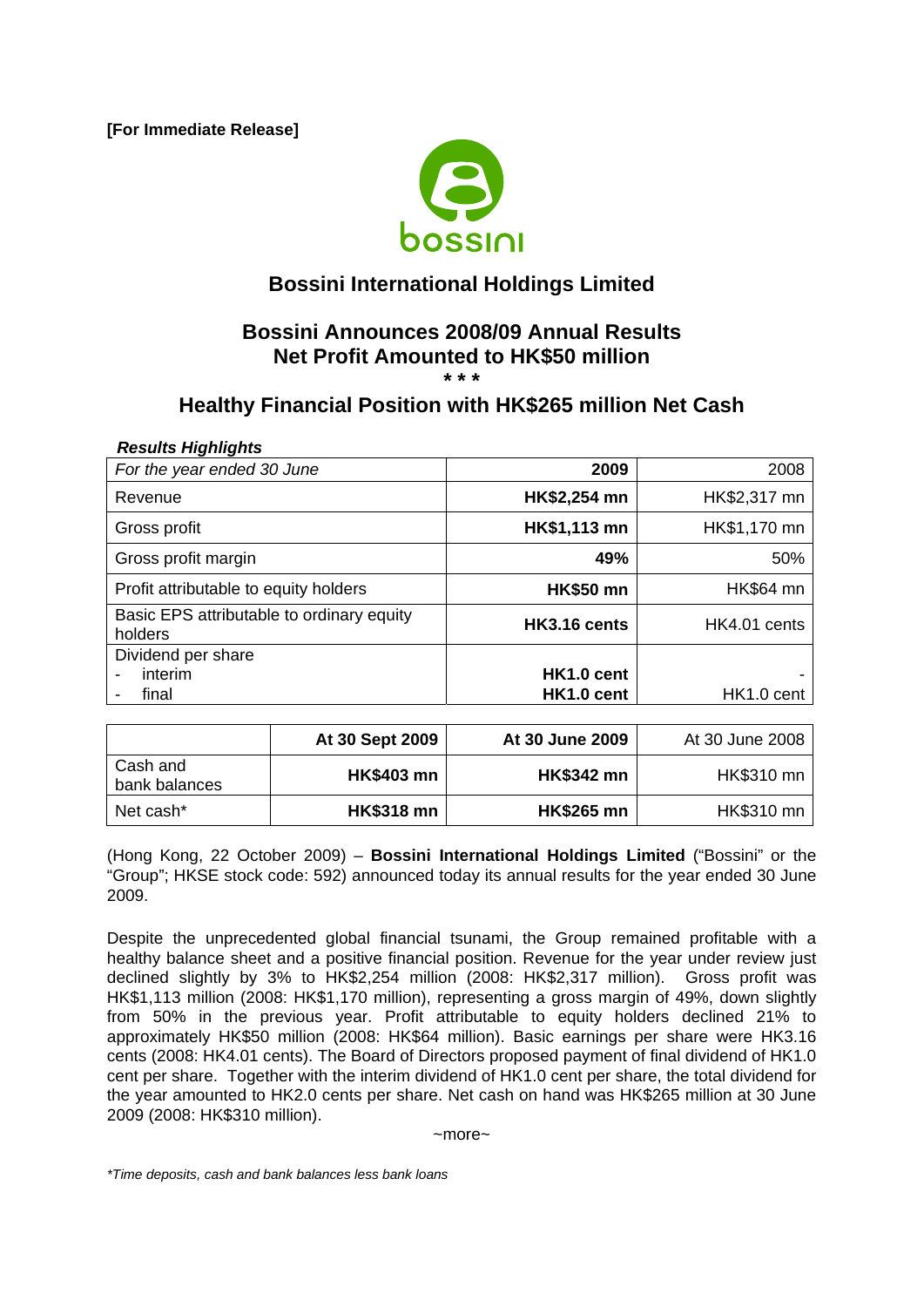*Bossini Announces 2008/09 Annual Results Net Profit Amounted to HK\$50 million Page 2* 

Ms. Kathy Chan, Deputy Chairman and Chief Executive Officer of Bossini, said, "We acted promptly to minimise the adverse impact of the financial tsunami to our business development. We took a proactive approach to expand our export franchise business, strengthen our presence in the Mainland China and manage our costs effectively. Despite the financial tsunami over the past year caught many businesses off guard, the Group did not decelerate business developments, yet remained profitable with a healthy financial position."

On the operational level, the Group's overall same-store sales recorded a 3% decline (2008: 5% growth) due to the severity of the global financial crisis that hit in September 2008. The Mainland China market witnessed modest growth, posting a 5% same-store sales growth (2008: remained flat), while Hong Kong, Taiwan and Singapore markets recorded same-store sales declines of 2%, 12% and 8% (2008: 6%, 5% and 4% growth) respectively.

The Group is committed to maintaining a strong retail network, of which the stores could be found in 33 countries and regions across the globe. As of 30 June 2009, Bossini had 538 (2008: 477) directly managed stores and 640 (2008: 579) franchised stores globally. Out of the 1,178 (2008: 1,056) stores in total, 578 (2008: 492) stores were located in Mainland China. The Group has stepped up its presence in the Mainland China by increasing overall retail floor area to 373,500 sq. ft. (2008: 293,600 sq. ft.), an increase of 27% compared with last year. This strategy led to a 5% growth in sales to HK\$468 million (2008: HK\$447 million).

Mainland China continues to show strong market growth potential and the Group expects to see continual improvements with a plan to introduce 100 additional directly managed stores and 150 franchised stores to Mainland China, bringing the total number of stores in this region over 820. While Mainland China may emerge as the key growth driver, the Group will expand pragmatically and steadily in other markets as well. We plan to add 24 stores in other regions. A total of 274 new stores will be added to the Group during the coming fiscal year.

"Looking into the future, the global economic outlook remains uncertain. However, the management has mapped out strategies to achieve continuous growth by focusing on enhancing brand image of "bossini" to foster its competitiveness, expanding our presence in the fast growing Mainland China market, expanding our export franchise business continuously and optimising internal operations to elevate cost effectiveness. More "bossinistyle" and "Yb" standalone shops will be added to our distribution network as part of our strategic moves to prepare for the Group's long term development in the future." Ms. Chan said.

Ms. Chan concluded, "After years of considerable efforts on establishing a strong business foundation, we are confident that the Group would achieve sustainable growth for the years to come. We remain cautiously optimistic towards the business environment in the near future and Bossini will continue to strive to become a leader in the international mass apparel industry."

 $\sim$  Fnd  $\sim$